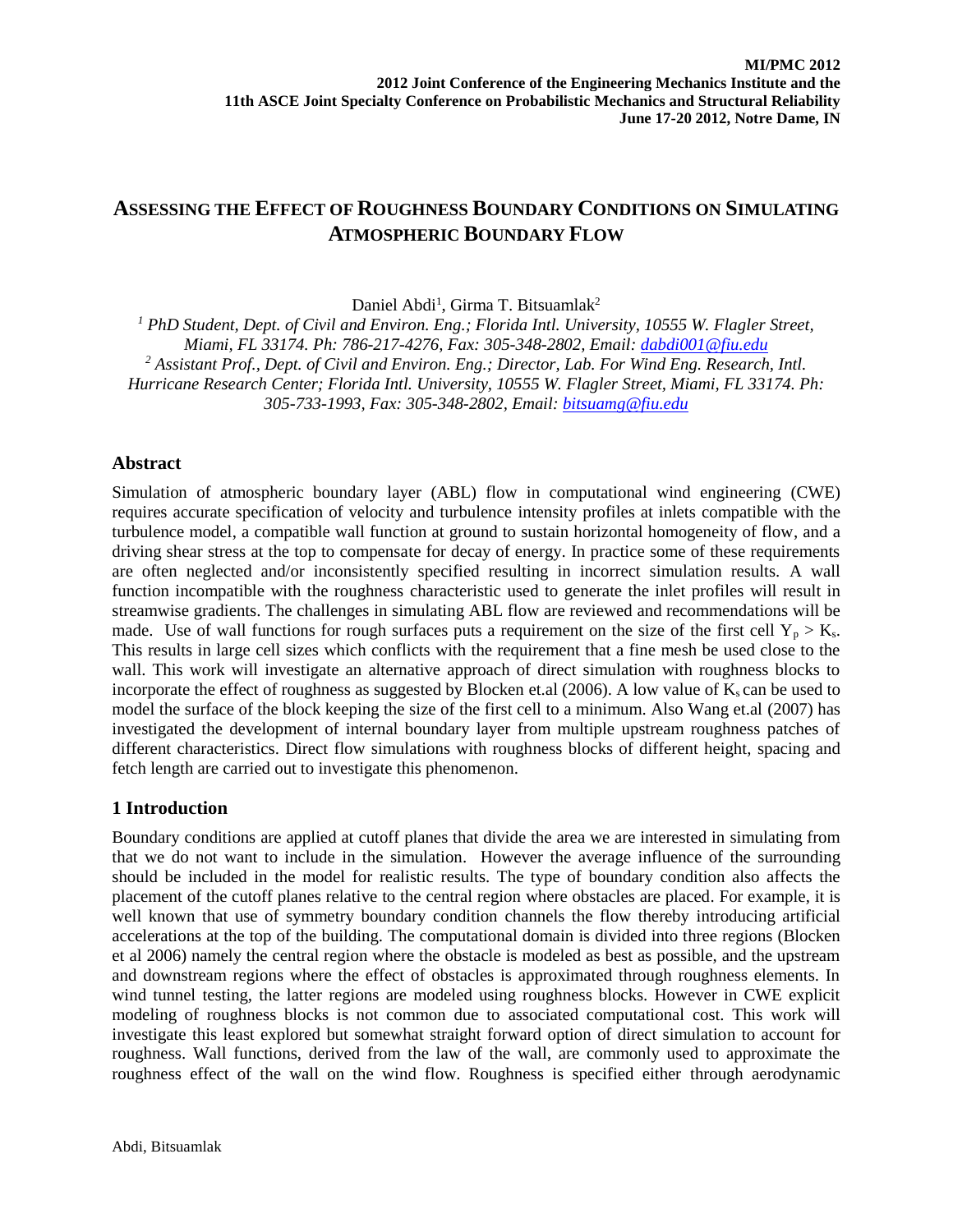roughness length z0 or equivalent sand grain roughness height Ks. Different rough wall functions for simulating ABL flow have been proposed in literature (Nikurdase 1933, Cebeci and Bradshaw 1977).

At the inlet of the computational domain fully developed equilibrium velocity and turbulence intensity profiles are usually applied. The profiles used should be consistent with the upstream surface roughness characteristics (Davenport 1961, Wieringa 1992). The velocity specified at the inlet should be maintained within the computational domain until it reaches the face of the building. A peculiar problem in ABL simulations is that maintaining horizontal homogeneity is very difficult to achieve with current breed of CFD software. Richards and Hoxey 1993 have investigated this problem thoroughly and came up with boundary conditions for the inlet that satisfy horizontal homogeneity. Their result has been used by the wind engineering community for many years. However, it is not enough to specify inlet conditions to get a streamwise homogeneous flow. The wall functions used at the surface should be compatible with the roughness of the upstream fetch outside the domain. Failing to do so will result in development of internal boundary layer that starts from the inlet plane.

At the sides and top of the domain, a symmetry boundary condition that prevents inflow or outflow is usually applied. This boundary conditions results in a parallel flow at the boundary which could sometimes lead to artificial acceleration if enough space is not provided between the obstacles and the boundary plane. To solve this problem the domain is sized in such a way that blockage ratio is set at a certain limit below which the effect is minimal. Another solution is to replace the boundary condition with one that allows flow outwards through the boundary (Franke et.al 2004).

The common use of symmetry boundary condition at the top of the boundary is rather unfortunate since it ignores the contribution of geostrophic wind in driving the ABL flow. Many researchers have noted that use of symmetry boundary condition results in streamwise gradients of velocity profile. However there are many reasons why symmetry is assumed in many wind engineering problems (O'Sullivan et.al 2011). The major physical reason is that log layer in the ABL extends only up to a certain depth above which the gradient of velocity becomes zero. Also it is not known a priori what the values would be set at the top if symmetry boundary condition is not used. A shear stress boundary condition ( $\tau = \rho u^{*2}$ ) should be applied at the top to get a homogeneous (non-decaying) profile (Richard and Hoxey 1993, Hargreaves 2006). Another approach used by Blocken et.al 2007 is to apply dirichlet boundary condition for velocity and turbulence quantities at the top.

### **2 Simulation on an empty fetch**

To demonstrate the problem with maintaining an ABL velocity profile introduced at the inlet throughout the length of the domain, the example provided in Hargreaves et.al (2007) is redone using CFD software developed by the authors. Hargreeves et al have noted that use of commercial software with default wall boundary conditions will likely suffer from the problem of inhomogeneous profiles. The computational domain is shown in [Figure 1.](#page-2-0) The 5km fetch length allows any inlet effects to dissipate before reaching the outlet. A mean wind speed of 10m/s at reference height of 6m is assumed. The surface roughness length  $z_0$  is 0.01, from which the sand grain roughness  $K_s$  is calculated.

The k-epsilon turbulence model is used with inlet boundary conditions as specified by Richard and Hoxey. A compatible wall function should be applied at the bottom to help in development of homogeneous profile along the fetch length. The formulae used by Richards and Hoxey for the k-epsilon model is shown below in equations  $(1) - (3)$ .

$$
u = \frac{u_*}{\kappa} \ln(\frac{z + z_0}{z_0})
$$
 (1)

Abdi, Bitsuamlak 2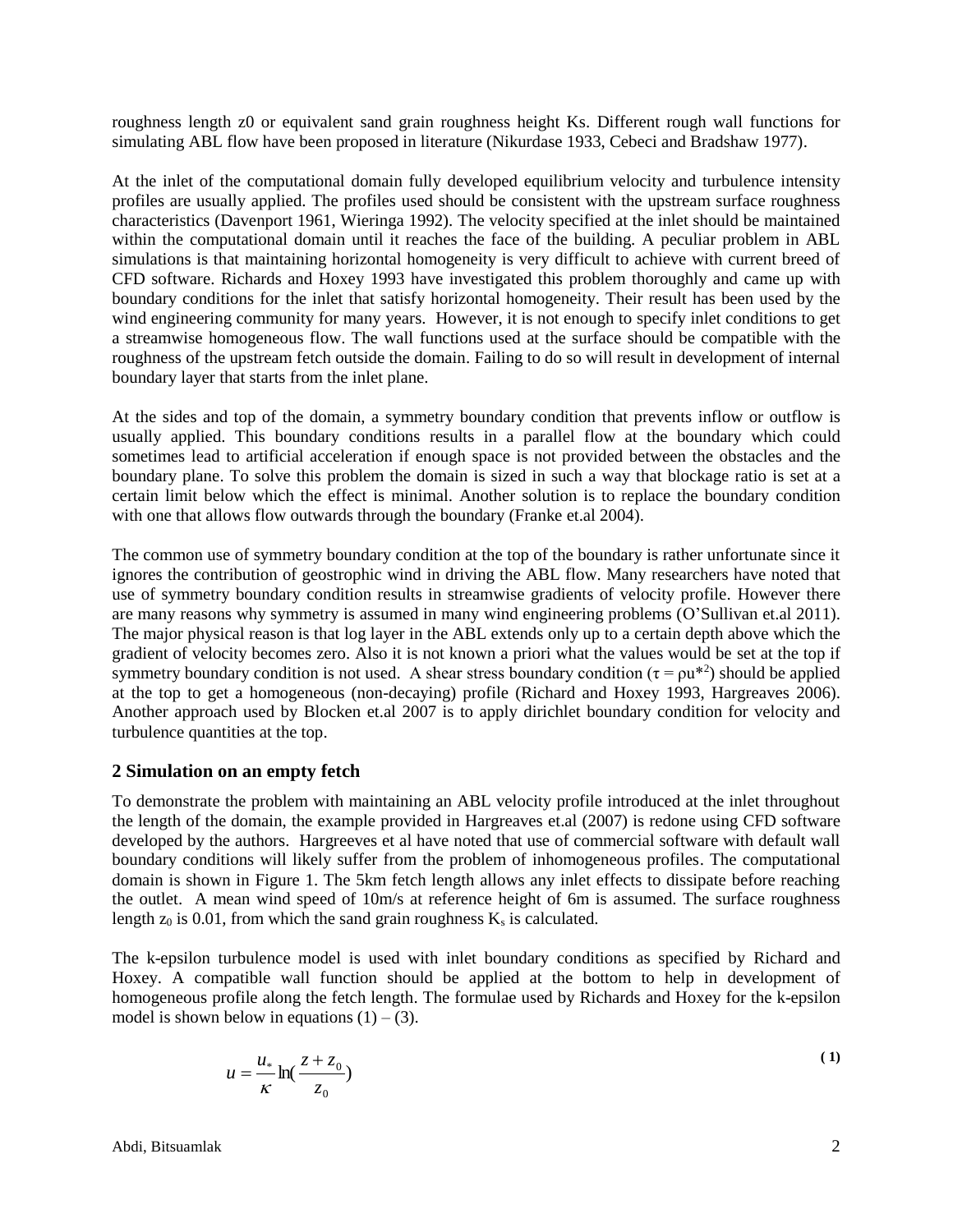$$
\kappa = \frac{u_*^2}{\sqrt{C_\mu}}
$$
\n
$$
\varepsilon = \frac{u_*^2}{\kappa(z + z_0)}
$$
\n(3)

The above three equations satisfy the standard k-epsilon equation for a von-karman constant of 0.4. The standard wall function of Launder and Spalding (1974) can only be applied for smooth walls. If the roughness elements are to be simulated using array of blocks, as will be done in the later part of this work, then assuming a smooth surface is acceptable. However for the current simulation of empty fetch, the roughness is incorporated through modification of the wall function itself.



**Figure 1. Hargreaves et al. computational domain for an empty fetch**

<span id="page-2-0"></span>The log-law can be modified for rough wall surfaces by just adding an extra term on the right hand side  $\Delta$ B which is a function of sand grain roughness K<sub>s</sub>. Nikurdase (1933) conducted extensive experiments on rough wall surfaces and found out that the log-law has still the same slope when plotted on semi-log scale i.e. 1/κ.

$$
u^+ = \frac{1}{\kappa} \ln(Ey^+) - \Delta B \tag{4}
$$

For fully rough flow with  $(K_s^+ \geq 90)$ , the following approximation for  $\Delta B$  is suggested by Cebeci and Bradshaw.  $K_s^+$  is dimensionless sand grain roughness  $(K_s u^* / v)$ . **( 5)**

$$
\Delta B = \frac{1}{\kappa} \ln(1 + C_{ks} K_s)
$$

At the sides and top symmetry boundary condition is applied. At the outlet the pressure is fixed to 1 atm and the velocity gradient is set to 0.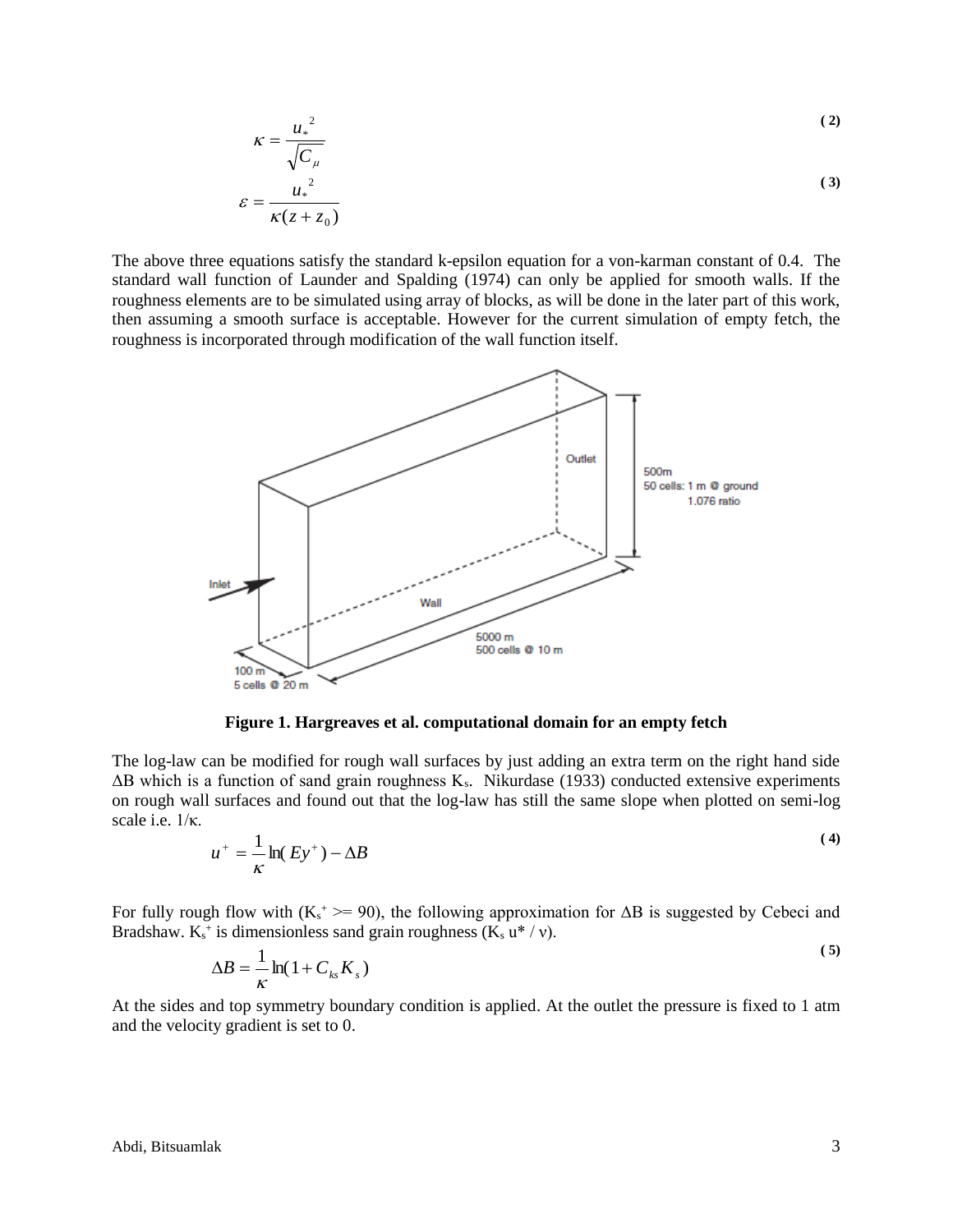#### *2.1 Incompatible wall roughness simulation*

The first simulation applies the Richard and Hoxey boundary conditions but assumes a smooth surface thereby creating a situation where the surface roughness exhibits a sudden jump at the inlet. Due to this incompatibility, stream wise gradients are observed in the profiles of U, k and epsilon as shown in fig 2.



**Figure 2. Plots of velocity, turbulent kinetic energy and turbulent dissipation for case 2.1**

Close to the ground, both the velocity profile and turbulence dissipation show large changes as one goes downstream; while the profiles towards the top remain somewhat constant. On the other hand, the turbulent kinetic energy shows variations throughout. The difficult of maintaining the turbulent kinetic energy along the fetch has been noted by Richards et.al.(2011).

#### *2.2 Compatible wall roughness simulation*

When a wall roughness compatible with the inlet velocity profile is applied, both the velocity profile and turbulence intensity profile are maintained throughout the fetch as shown in Figure 3. The sand grain roughness used for the simulation is determined according to the relation  $K_s = 20z_0 = 0.2$  and  $C_{ks} = 0.5$ . The calculated turbulent kinetic energy profile still shows variations from a vertical line.



**Figure 3. Plots of velocity, turbulent kinetic energy and turbulent dissipation for case 2.2**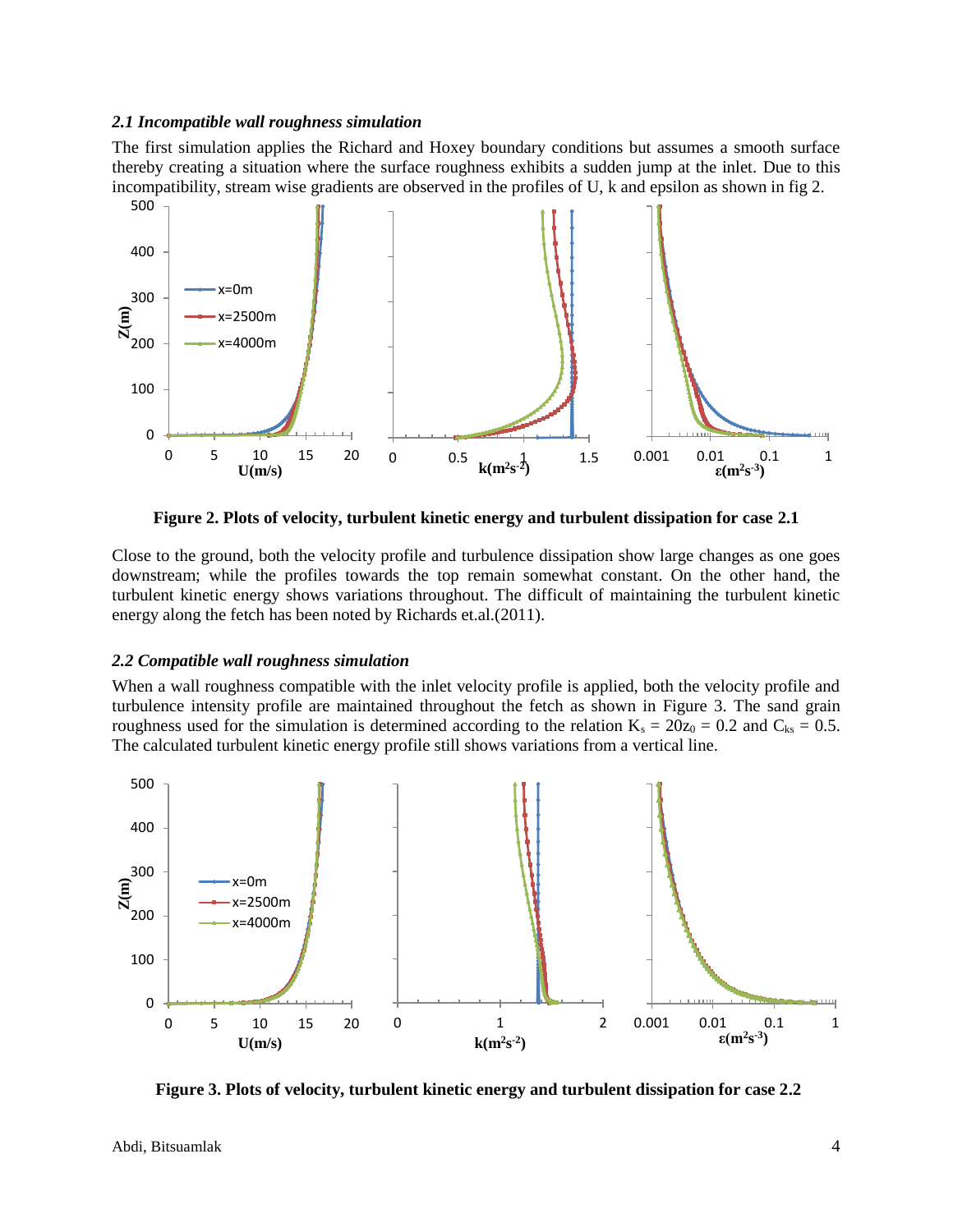#### *2.3 Dirichlet boundary condition at the top*

From the previous simulations, we observe that the flow quantities at the top show some variations due to the imposed symmetry boundary condition. Blocken et.al (2006) has suggested using dirichlet boundary condition to make sure that the flow quantities remain the same at least at the top of the boundary. The result for this case is shown in Figure 4. While velocity and turbulence dissipation show an almost perfect fit from start to finish of the fetch, the turbulent kinetic energy profile show a rather distorted profile compared to the previous cases. Other simulations have been carried out which confirm the same observation.



**Figure 4. Plots of velocity, turbulent kinetic energy and turbulent dissipation for case 2.3**

#### *2.4 Dirichlet boundary condition for k and epsilon at the inlet*

It is customary to specify the values of k and epsilon to be fixed to a constant at the inlet. The assumption is correct for k but not for epsilon. The simulation result for this case shows a developing epsilon profile along the fetch, before reaching more or less the same values at the outlet.



**Figure 5. Plots of velocity, turbulent kinetic energy and turbulent dissipation for case 2.4**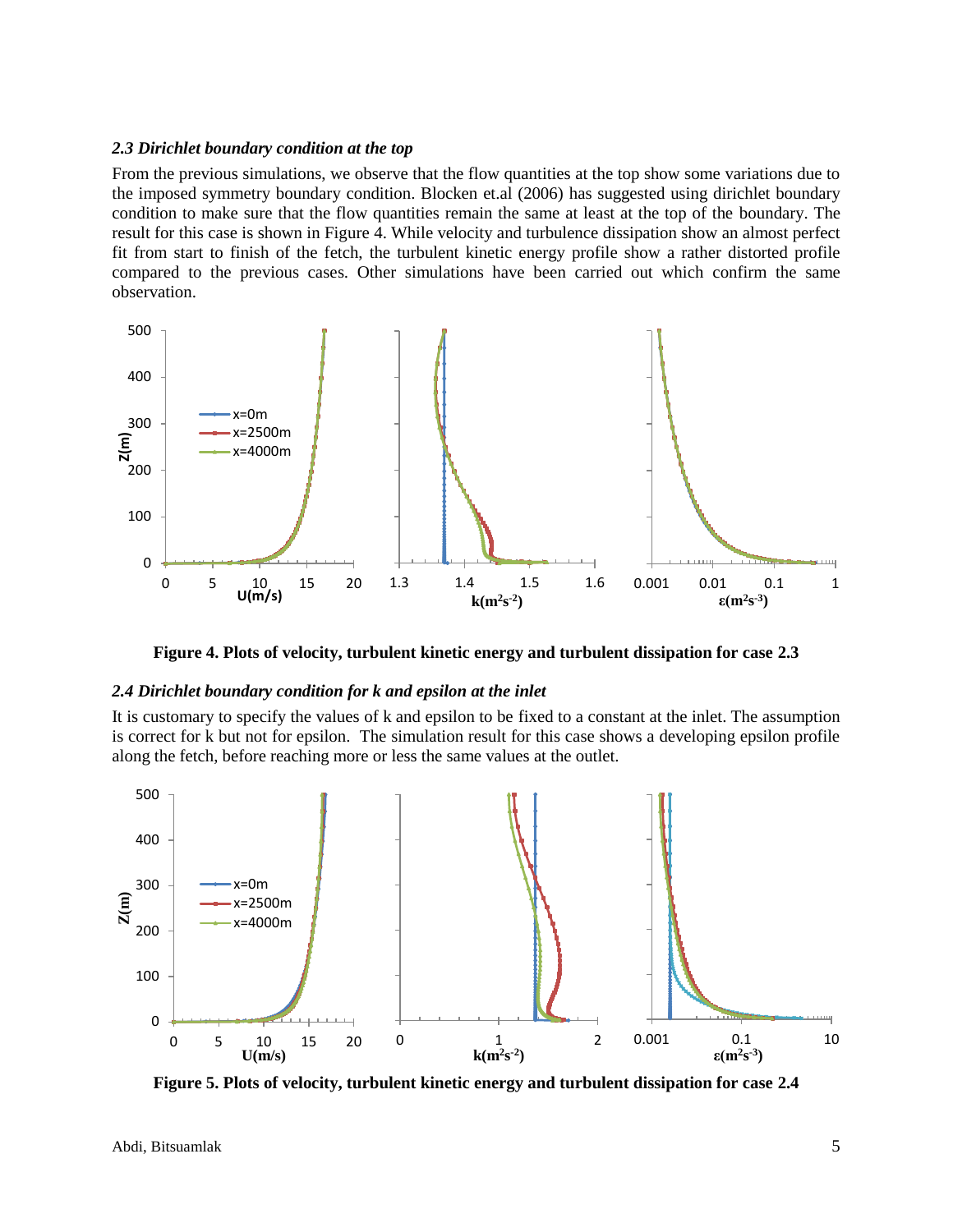So far we have managed to get homogeneous velocity and epsilon profiles. To get a homogeneous turbulent kinetic energy profile further modifications to the wall function is necessary as described in Hargreaves (2007). Most commercial code do not generally offer wall functions that will maintain the k profile, however it is possible to implement the modifications to get a homogeneous profile for k.

## **3 Explicit modeling of roughness elements**

Use of wall functions for rough surfaces puts a requirement on the size of the first cell  $Y_p > K_s$ . This usually results in large cell sizes which conflicts with the requirement that a fine mesh be used close to the wall. The second part of the study investigates an alternative approach of direct simulation with roughness blocks to incorporate the effect of roughness as suggested by Blocken et.al 2006. This is in line with the common use of roughness elements (blocks) in experimental boundary layer wind tunnel (BLWT). A low value of  $K_s$  can be used to model the surface roughness of the block while keeping the size of the first cell to a minimum. A drawback of this method is increased computational cost due to explicit modeling of roughness elements. In some cases, it could be practically impossible to get results within a reasonable time when 3D models and complex turbulence models are used.

For a given ABL profile, simulations are carried out for different configuration of roughness elements until the desired profile is obtained at a target location downstream. This iterative process could be time consuming if previous data is not available from wind tunnel or CFD studies. If a regular array of blocks arranged in simple manner (aligned or staggered) is used, the inherent symmetry can be exploited to reduce the computational cost significantly. A typical symmetrical simulation over a multi-patch roughness is shown in Figure 6 below.



(a) Plan of 4 x 16 roughness blocks



(b) Profile along mid section of roughnes blocks

**Figure 6. Mean velocity profile for a three patch roughness elements (k-epsilon model).**

It is clear that simulating one raw of obstacle arrays will suffice for a time averaged turbulence model such as the k-epsilon model. A section passing through the centre of the cubes and another one passing through the centre of the open space between two raws will yield the same result when the number of raws is sufficiently large. A two dimentional simulation can sometimes be used, but in most cases it results in larger spacing of roughness blocks for the common roughness categories shown in Table 1.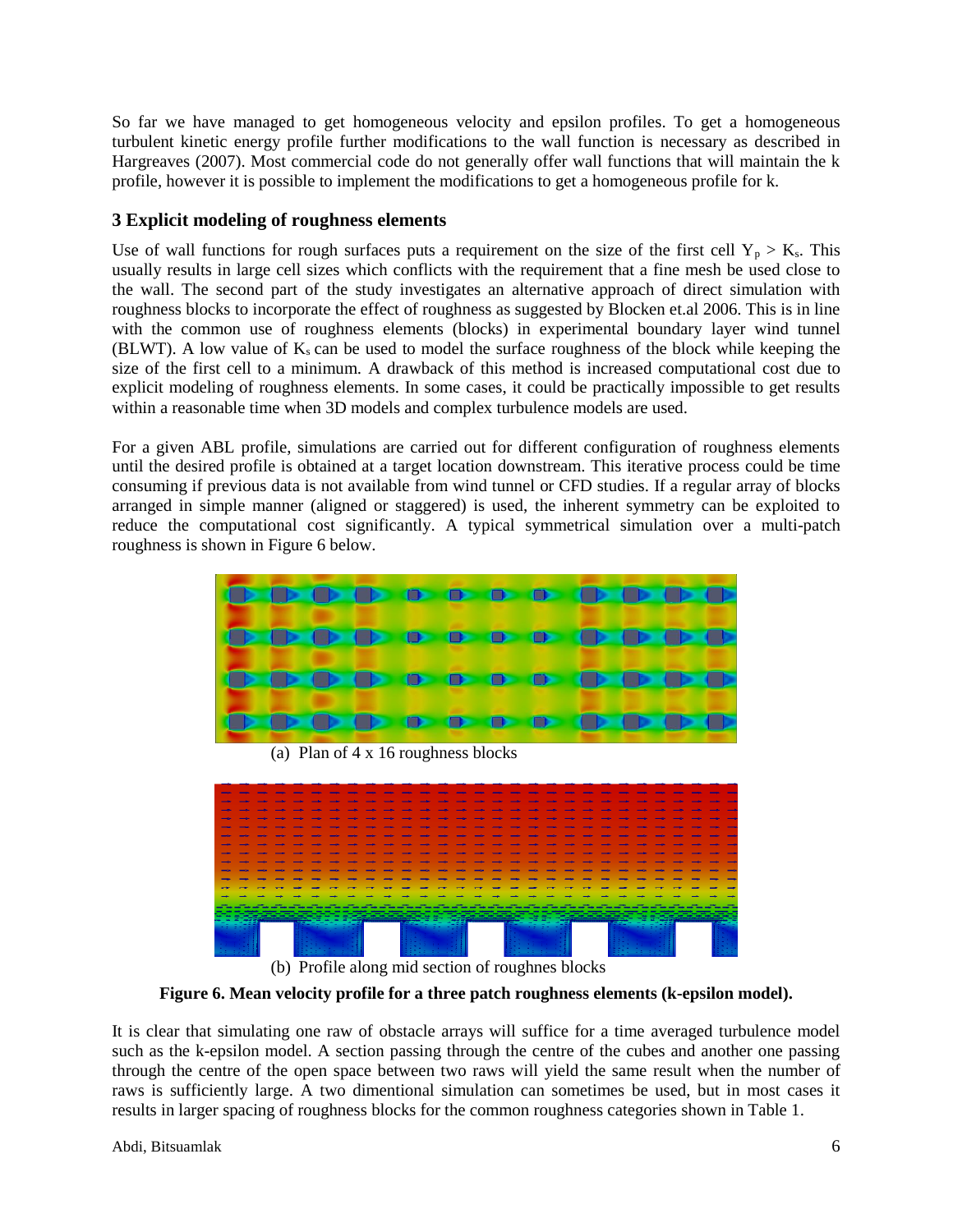**Table 1. Roughness length and power law coefficients** 

| Category            | $\mathbf{Z}_0$ | α    | $I_{\rm u}(10{\rm m})$ |
|---------------------|----------------|------|------------------------|
| <b>Open Country</b> | 0.024          | 0.14 | 0.17                   |
| Sub urban           | 0.42           | 0.26 | 0.28                   |
| Urban               | 1 03           | 0.32 | 0.35                   |

An approximate forumula to relate roughness length with average frontal and planar area of obtacles can be found in MacDonald et al (1996) eq (6)-(7). The spacing and height of blocks using the formula are usually good estimates for starting the iterative process. The first simulations conducted are for homogeneous roughness patches of open-country, sub-urban and urban roughness characteristics. Steady state simulations with k-epsilon turbulence model are conducted on patch length of about 1km for each of the roughness patches using 18 regularly arranged cubic obstacles. The result of this preliminary analysis ,velocity profile and turbulence intensity profiles, for the three categories of roughness are shown in Figure 7. **( 6)**

$$
\frac{z_0}{H} = \exp(-0.52\lambda_f^{-0.5})
$$
\n(6)

$$
\lambda_f = \frac{A_f}{A_d} = \frac{1}{(1 + S/H)^2}
$$
 (7)

Once the configurations for the basic roughness categories are determined, multiple roughness patches of different characteristics can be simulated. Wang et al (2007) has done extensive work in the wind tunnel to study the effect of inhomogeneous roughness on wind loads of buildings. However, the numerical study they conducted did not use explicitly modeling of roughness elements; rather a shear stress is directly applied at the bottom. In present study we have tried to simulate most of the 67 cases done by Wang using the explicit modeling approach. The run time of the simulation for running all the cases took about one month on a cluster of computers. Due to this large computational requirement, LES simulation cannot be carried out even though it is known to give better results for turbulence intensity calculations.

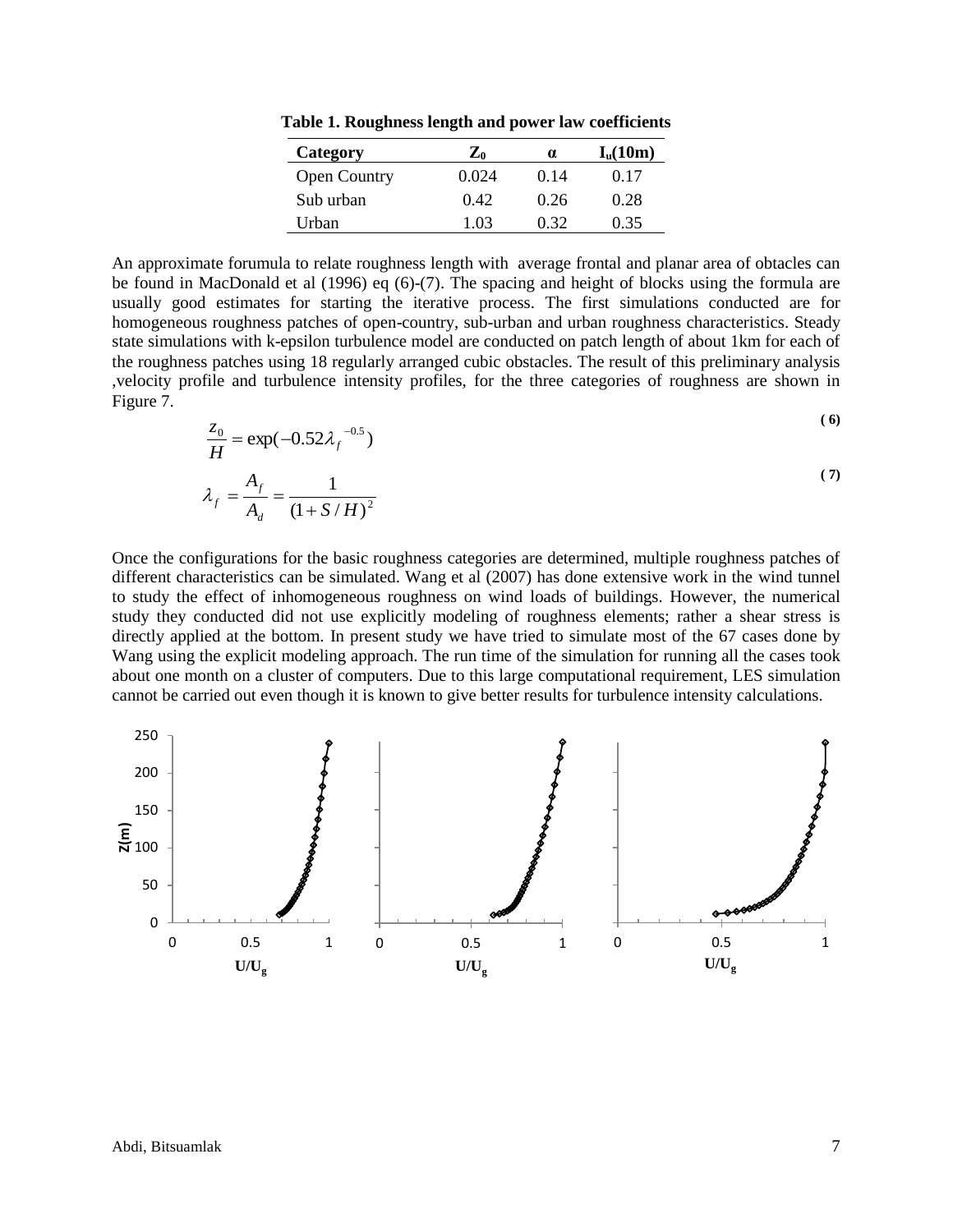

**Figure 7. Normalized wind speed and turbulence intensity profiles for open-country (left), suburban (middle), and urban (right) roughness.**

An example multi-patch simulation result with three patch roughness of urban , suburban and urban roughness of each 1km long is shown in Figure 8. The profile measurements are done at three sections : mid-section of blocks (y = 50m), mid-section of open-space between blocks (y = 0m) and at y = 25m. The velocity profile over the blocks will be displaced by approximately the height of the blocks at the first section. It is therefore necessary to take the average of profiles through the three sections when comparing results with other wind speed models such as Wang and ESDU models. With this procedure most of the cases studied by Wang 2007 has been simulated, and comparison with the previous two wind speed models is in progress.



**Figure 8. Average normalized wind speed, average turbulence intensity profile and wind speed at three sections of a three patch Urban-Suburban-Urban roughness.**

### **4 Conclusions**

It has been shown that simulation of atmospheric boundary layer requires accurate specification of boundary conditons. Even in the simple case of flow over an empty fetch , sustaining a horizontally homogeneous profile is difficult. Simulations have been carried out to demonstrate this problem by making incremental changes to the boundary condition at the inlet and wall functions that lead to horizontal homogeneouty of wind profiles. However for moderately rough surfaces the method of using wall functions to impose surface roughness can not be used due to the requirement that larger cell size be used close to the wall. Hence explicit modeling of roughness blocks as suggested by Blocken et al. (2007)